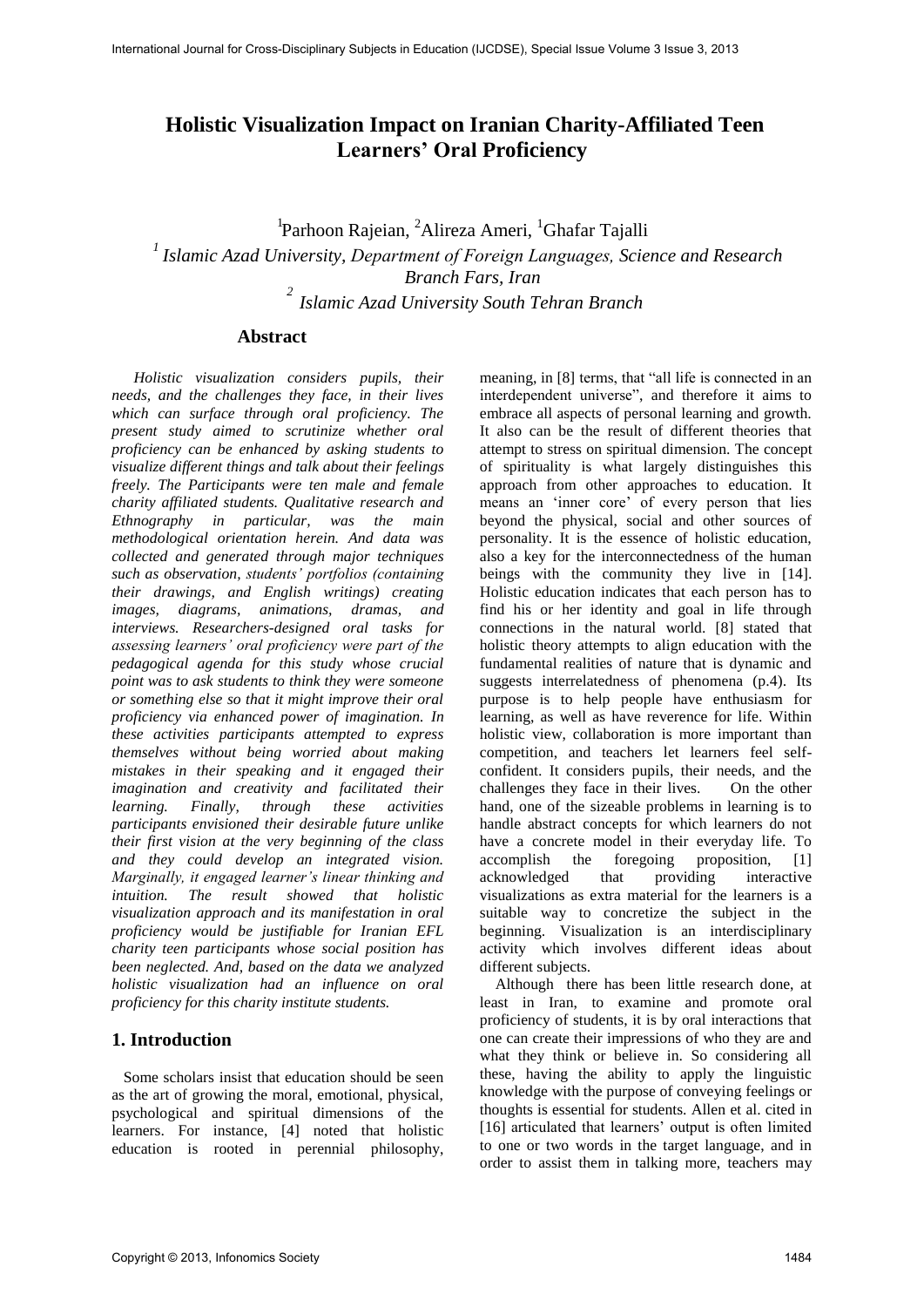create an interactional environment, and produce activities that require learners to communicate their own meaning [11]. In order to encourage learners to talk, teachers can ask open-ended questions, such as, why do you think? Or why do you think so? As long as holism—a treatment both for mind and body—is concerned, a group of charity learners are invited as the participants in order to suit the purpose of this study. In order to carry out an ethnographic observation for a thorough understanding of what is happening to these participants with their exceptional beings who have been neglected and tormented from many perspectives, the researchers are both a participant in the life of the setting and an observer who can describe the experience at the same time. One of the major things that could be done herewith is to observe whatever that happened in the class and narrated them adequately.

 As a consequence, operationalizing holistic visualization and its manifestation in oral proficiency would be practical for Iranian EFL charity teen learners whose social position has been ignored.

### **2. Statement of the Problem"**

 As an experimenting teacher of English, the researchers had always been wondering if there were certain ways in which one could enhance and improve the quality and status of English as a foreign language, particularly oral proficiency in Iran. Teaching English in Iranian educational context is often restricted to pre-planned curriculum and learners are treated almost as empty vessels to be filled fully with the information they receive from their teachers who have all-out authority and control in the classroom. This helped the researchers realize the important facts that they were often unrecognized and overlooked in educational contexts at least as far as she could observe. As [8] in his book articulated, knowledge is not static but instead it relies on our ability to interpret and make meaning and this cannot happen unless knowledge and imagination are interconnected. By linking knowledge and imagination we enliven knowledge and ground the imagination in specific context (p.4). Having said all the above, through visualization as one of the techniques of imagination, both interpreting and making meaning of knowledge can develop more exhaustively. The content of the observations made the researchers eager to see how one could improve the quality of students' knowledge of English. This was because the researchers thought traditional processes in education might be too exhausting to follow for learners. In a nutshell, this study had scrutinized whether visualization had any positive effect on learners' foreign language learning and in this context, oral proficiency.

# **3. Definition of key terms**

 In this section, a list of terminologies that appear in this study is presented alphabetically to help the reader develop a more comprehensive understanding of technical terms.

### **3.1. Ethnography**

A branch of anthropology concerned with the detailed descriptive study of living. As a research methodology, ethnographic research deals with prolonged direct observation, especially participant observation, attempting to see social actions and the activities of daily life from participants' point of view resulting in a long detailed description of what has been observed [12].

### **3.2 Foreign Language**

 [12] It is a language other than the indigenous language of a large number of native people in a particular country (p.206). It should be noted that the term "foreign language" is used by the researchers because Iranian learners in educational settings are learning another language which cannot be called second language because they do not have exposure to English outside classroom setting.

### **3.3. Holistic Theory**

 Holistic theory is concerned with wholes rather than parts. [4] Noted that holistic education focuses on the most possible development of the person, encouraging individuals to become the very best that they can be and enabling them to experience all they can from life and reach their goals.

### **3.4. Oral Proficiency**

 Oral proficiency includes the ability to communicate verbally in a functional and accurate way in the target language. It involves having the ability to apply the 'linguistic knowledge to new contexts and situations [9]. To give a more comprehensive view,[5] added "effective oral communication is all about conveying the message to other people clearly and unambiguously. It's also about receiving information that others are sending with as little distortion as possible (p. V)". In terms of applicability, the second definition is closer to what the researchers are trying to work on and offers a more wholesome grounding for this study.

### **3.5. Self (redirected from Personal self)**

 The notion of "self" as offered in this study is distant from its popular standing in the public eye. It is an aspect of personality that consists of a person's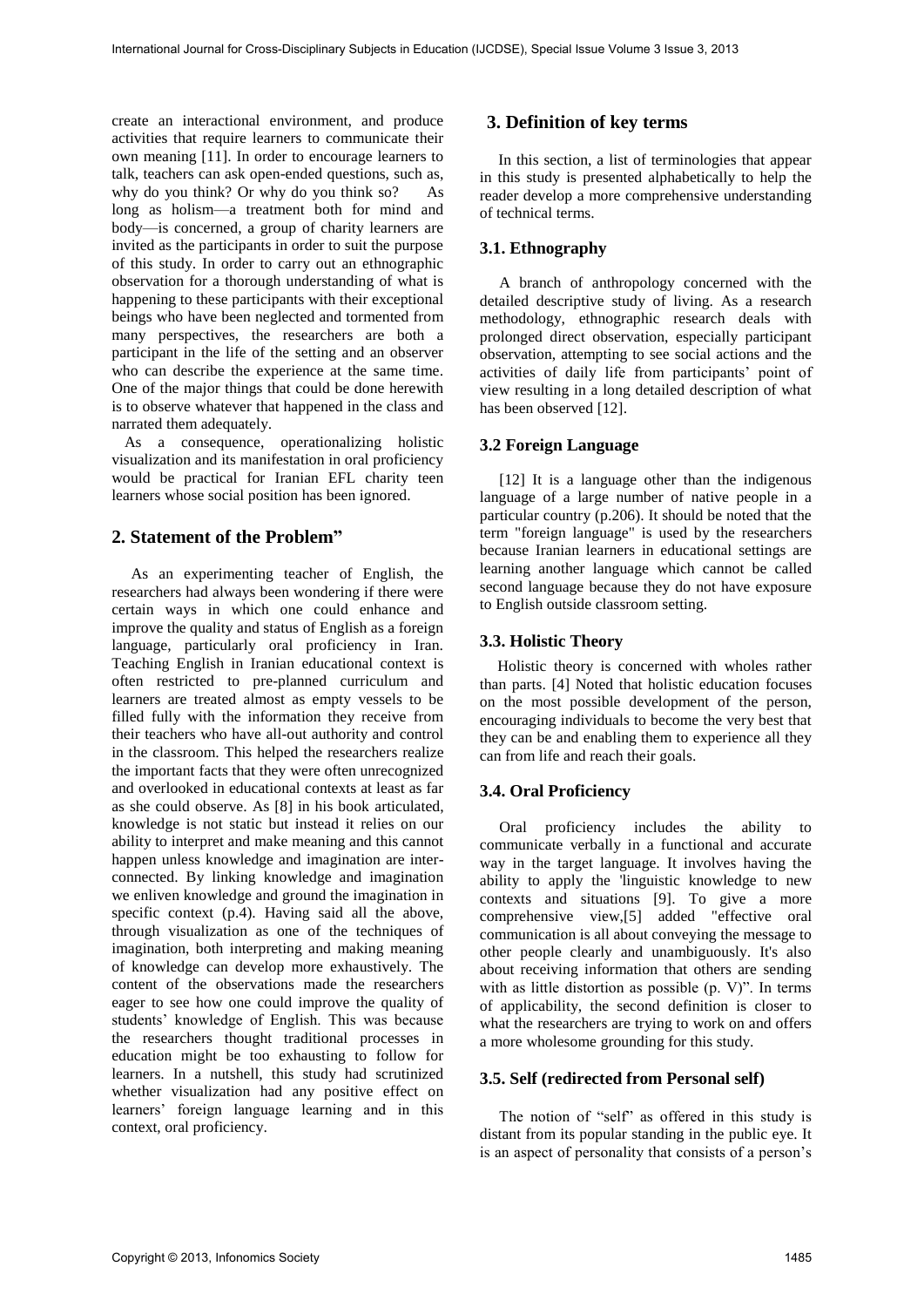view of their own identity and characteristics (Richards & Schmidt, 2007, p.474).

#### **3.6. Self-Awareness**

 Self-awareness focuses on what is going on in one's own interior. It helps people recognize their talents, purposes and directions. From [6] point of view Self-awareness can be considered as a "stagelike process". In another place he cited that this process is "the awareness of the behavioral habits, emotions, desires, thoughts and images that tumble through our being". As a consequence, being selfaware can give one the opportunity and freedom to change those things they want to change about them and create the life that they want.

#### **3.7. Transpersonal self**

 According to Scotton, the concept originates from the field of transpersonal psychology and has been introduced by Maslow. Transpersonal, meaning beyond the personal, refers to development beyond conventional, personal or individual levels. More specifically, it refers to development beyond the average [7].

#### **3.8. Visualization**

 Visualization is a procedure by which one can easily replace negative beliefs with positive ones. In order for the people to eliminate already negative beliefs and replace them with new, positive ones, they should practice it constantly because it does not happen overnight. By the help of visualization even new negative thoughts are prevented to enter [2]. A complementary notion would be that visualization includes a body of positive mental images which make dreams and goals come true [13].

#### **4. Significance of the study**

 Carl Rogers (as cited in [15], posited that the human nature becomes increasingly trustworthy when one feels at a deep level that their subjective experience is respected and progressively understood. As this research has to do with the innovative techniques for teaching and learning foreign language, its outcome can pave the ground for the growth of learners. Its emphasis is on liberating inspirations rather than restricting instructions. As a consequence, learners have freedom of speech, and they are not afraid of adding their own comments to teachers' unidirectional lectures and teachers have the essence and tolerance of hearing learners' ideas in their classes and this may not happen unless ELT teachers implement revolutionary techniques and bridge the current gap.

If Iranian educational systems are armed with holistic curriculum, teachers may become aware of teaching impacts and try to teach learners the language of human's heart and the language of human relationships which has been less addressed so far. Self-awareness was the other feasible outcome of this research by which students could be fully aware of their beliefs, personalities, values, and tendencies. The charity-affiliated participants in this study had the problem of being disregarded and the researchers probed how visualization—one of the dimensions of holism - could integrate both mind and body in a way that they feel respected so that their abilities toward foreign language might flourish, especially as regards oral proficiency.

 As an experimenting teacher of English, the researchers had always been wondering if there were certain ways in which one could enhance and improve the quality and status of English as a foreign language, particularly oral proficiency in Iran. Teaching English in Iranian educational context is often restricted to pre-planned curriculum and learners are treated almost as empty vessels to be filled fully with the information they receive from their teachers who have all-out authority and control in the classroom. This helped the researchers realize the important facts that they were often unrecognized and overlooked in educational contexts at least as far as she could observe. As [8] in his book articulated, knowledge is not static but instead it relies on our ability to interpret and make meaning and this cannot happen unless knowledge and imagination are interconnected. By linking knowledge and imagination we enliven knowledge and ground the imagination in specific context (p.4). Having said all the above, through visualization as one of the techniques of imagination, both interpreting and making meaning of knowledge can develop more exhaustively. The content of the observations made the researchers eager to see how one could improve the quality of students' knowledge of English. This was because the researchers thought traditional processes in education might be too exhausting to follow for learners. In a nutshell, this study had scrutinized whether visualization had any positive effect on learners' foreign language learning and in this context, oral proficiency.

#### **5. Purpose of the Study**

 The basis of visualization is to understand data, and to convey information not just pretty pictures. Via imagination participants benefit from using their inspiration and creativity, which have helpful effect on their foreign language learning and this cannot be fulfilled unless the teacher creates authentic relationships with his/her learners in the light of holistic approach. Holistic visualization encourages learners to think they are some other entities, so that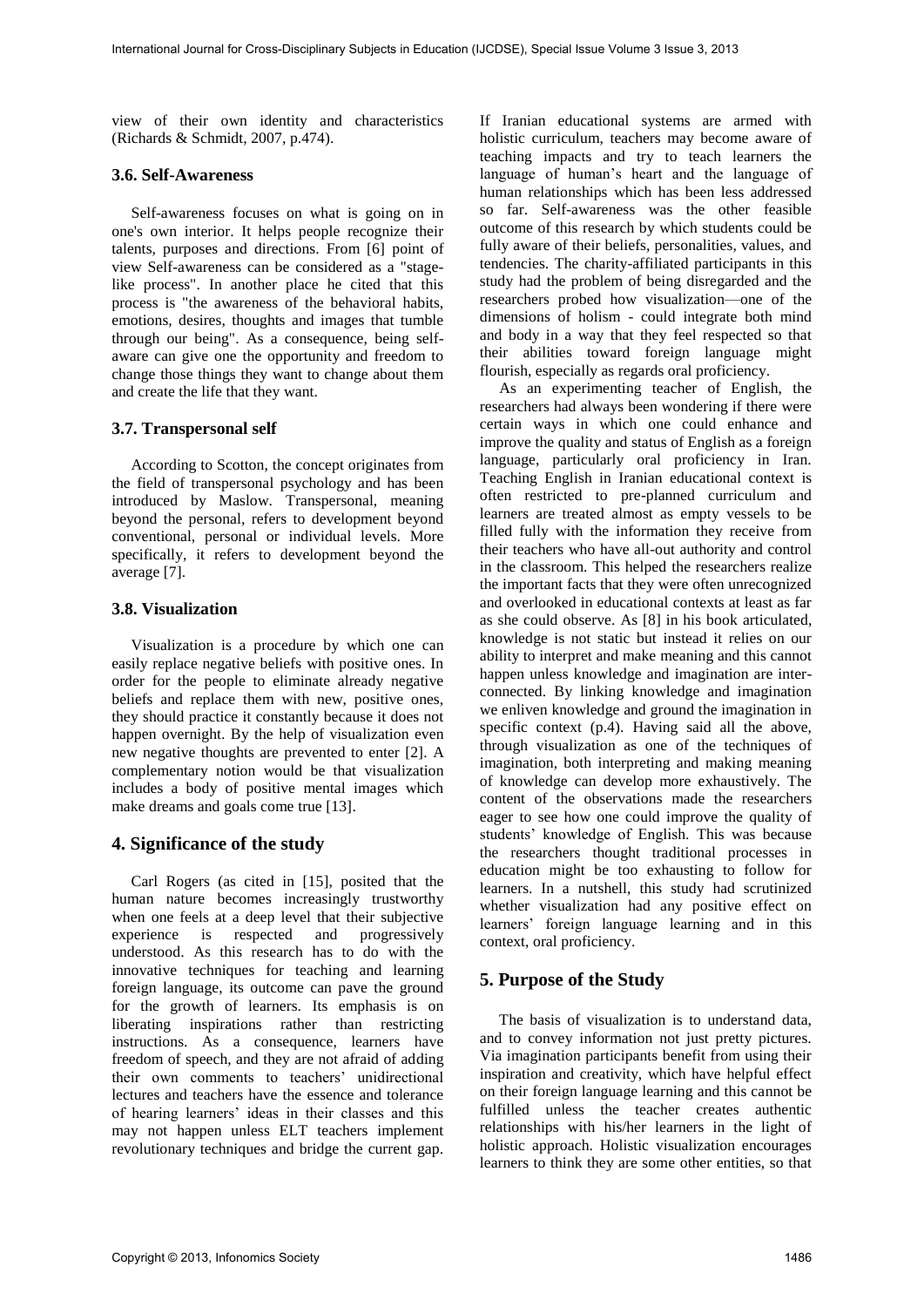it may improve their imagination and may cause them to do their utmost in expressing ideas and to make decisions. Applying the humane principle of holistic education for the purpose of enhancing learning and reducing friction among learners is the point that the researchers were following in approaching this study. The main purpose of this investigation was to explore whether oral proficiency could be enhanced by asking students to visualize different things and talk about their feelings freely.

# **6. Research questions**

 By virtue of this study, the reader will be expected to gain comprehensive mastery over the discussed issues in as much as this research made a determined attempt to seek appropriate answers to the following questions:

1. In what ways does holistic visualization change charity teen learners' overall view towards life?

2. How do charity teen learners use their imagination in producing foreign language?

3. In what ways is charity teen learners' oral proficiency affected by holistic visualization?

 The researchers try their best to answer these questions in her teaching and through this research; however, the explorative nature of qualitative research may let her discover ways beyond her expectation.

# **7. Review of the related literature**

 This part starts with the discussion of the origins and history of holistic education which is deeply rooted in the time between 1960 and 1980—a significant cultural turning point— in America. The birth of holism dates back to the time when creativity, experimentation, revolution integration took place. It was a time when thousands of young people delved into the meditative traditions of Asia notably Buddhism and schools of yoga. At the same time human thought and imagination revived into the new world which was introduced by science and technology. Human potential and unfamiliar states of consciousness became the central focus and new ideas about education, the authority of schools and teachers, permeated.

 Out of these historical contexts a philosophy known as holism / holistic education came into light. Holism means recognizing that no one view can take in the whole picture. It considers an inner core that lies beyond the physical, social, and other sources of personality that can be called the "spiritual". The term holistic education enjoyed comeback 1979. Despite the fact that the ultimate purpose of it is to transform the way that people look at themselves and their relationship to the world from a fragmented

perspective to an integrative perspective, it lacks a single definition but may be described through a number of recurrent themes that appear in the literature. Among many aspects of holistic education, visualization is the one which the researchers are dealing with. Generally speaking, visualization is the graphical display of information. The major objective of any visualization in educational setting is to make the learning of some ideas, concepts, and facts easier. Segenchuk (n.d.) asserts that: In order to accomplish visualization, connections between knowledge the learner has and the knowledge being taught must be made. As a consequence, to know what the learner knows is compulsory in order to have effective visualization especially in the context of education.

 The researchers have brought their own idiosyncratic term "Holistic Visualization" to teaching English. In her own idea these two terms supplement each other due to the fact that holistic psychology takes us through our inner world (self) and visualization paints the picture of one from an appropriate perspective.

 Holistic visualization helps pupils to see their inner self and different aspects in them which can lead to perspective transformation, and this can be surfaced through oral proficiency. In the literature dealing with language learning, one comes across numerous references to the concept of oral proficiency.

 The early history of oral proficiency is traceable to the audio lingual methodologies in the 1960s and the communicative competence movement that began in the 1970s.

 The development of oral proficiency is one of the most important aspects of language learning. From among many researchers, [3] emphasized on the pressing need for English oral communication skills in various contexts which plays strong role in large number of studies carried out on oral proficiency.

# **8. Methodology**

 "Qualitative research played a fabulous role in this research which grounds in the world of experience. It focuses on context, and it sees social phenomena holistically [7]." Qualitative research consists of describing people, particular situations, meanings and experiences. In a similar vein, ethnography, as an offshoot of the qualitative camp, is based on observing participants in their natural environment rather than in a formal research setting. Most importantly, it allows the researchers to see behaviors in a real world context. It need be noted that in this research, providing true connection, compassion and empathy was essential.

 To answer research questions, students 'oral performance was assessed. To this end, data was collected through three major techniques: such as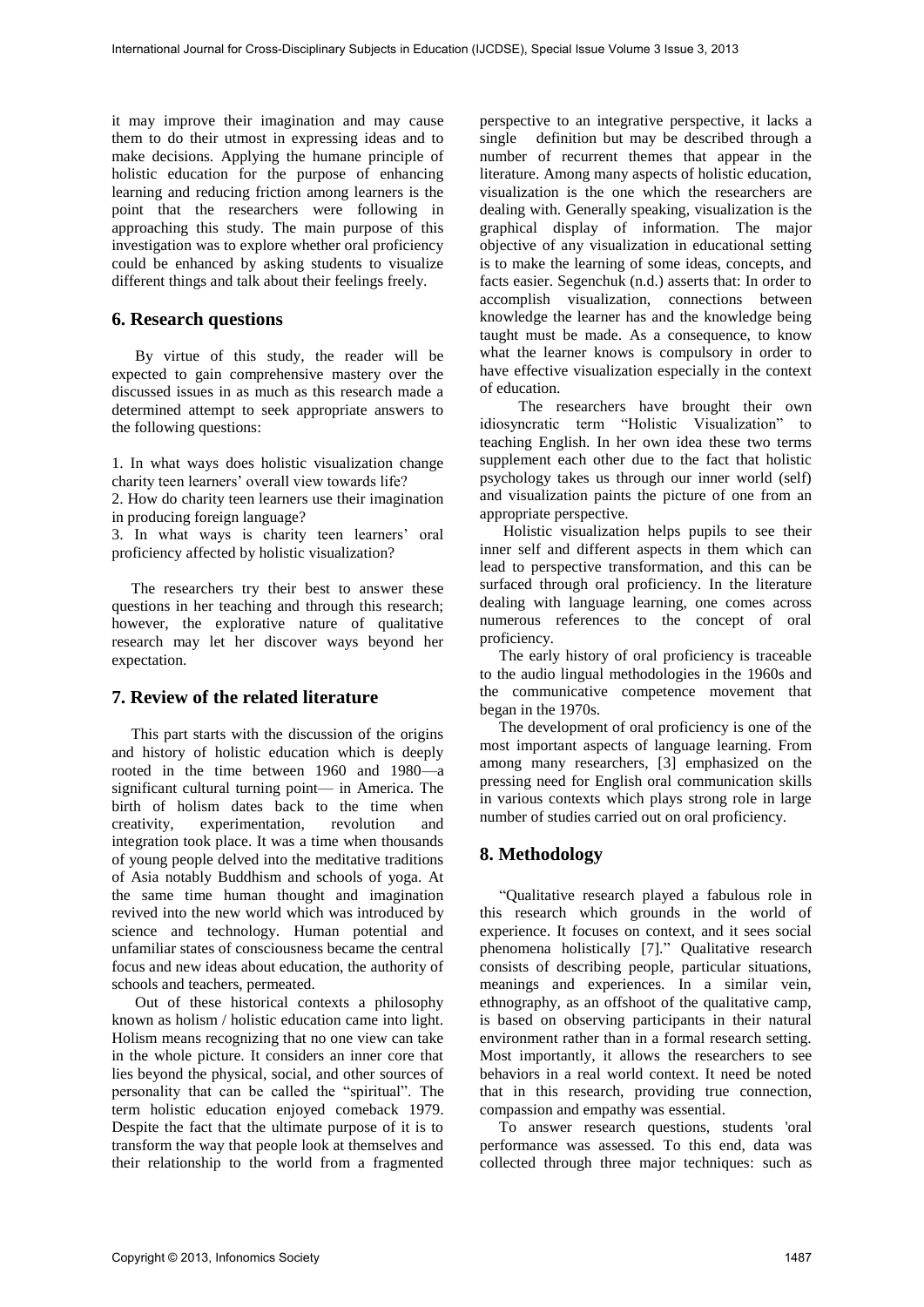observation, students' portfolios (containing their drawings, and English writings) their drawings and English writings) creating images, diagrams, animations, dramas, and interviews. For canvassing data in a more exhaustive way, still photography, video footage, and audio tracks were used. Moreover, the researchers reflected on other behaviors of the participants.

### **9. Results and Discussion**

 In order to describe the process of this research, I carefully listened to the recordings I had made every session, and hit upon the fact that the learner's rate of delivery had increased with regard using some prefabricated patterns. There was also some improvement in their lexical knowledge. To elaborate on the idea, one session I asked them what they liked to if they were not a human. Interestingly, they managed to recall such words as "rain", "bird", and "flower". They learned the words with their hearts. One session we played the "bottle game" during which they learned the concepts "truth and courage". On another occasion, I asked them to close their eyes and imagine that someone is giving them a ticket to whichever country they wished to go. They quickly learned the names of different countries such as Russia, Greece, the U.S.A, Germany, and Brazil. What is more, pictures with the topics like collaboration work and cell phone usage were shown to them. This helped them to learn the words related to these topics.

 Through different activities, such as drama, Creating [images,](http://en.wikipedia.org/wiki/Image) Diagrams, and Animations, participants were able to envision their desired future unlike their first vision at the very beginning of the class and their vision was integrated.

 Furthermore, on my own side when I look back at my work, I find it a great chance for my personal growth.

### **10. Conclusion**

 In this study, the researchers intended to realize principles of holistic education and captured students move toward better learning in oral proficiency.

 Holistic visualization was merely our own idiosyncratic term about only one application of holistic education principle in EFL in special context and special time in our life. The researchers tried their best to capture it through different activities such as drama in which participants play different roles and they reflected their own experiences so beautifully. In these activities participants attempted to express without being worried to make mistake in their speaking and it engaged their imagination and creativity and facilitated their learning. Finally, through these activities participants envision their

desire future unlike their first vision at the very beginning of the class and their vision was integrated. By the way it engaged learner's linear thinking and intuition.

 Furthermore, on her own side when the researcher looks back at her work, she finds it a great chance for her personal growth.

### **11. Acknowledgement**

I would like to highlight the point that this is thoroughly a team work effort and we couldn't have pulled it off if it wasn't for Dr. Ameri's kind support and golden help and guidelines. I thank Dr. Ghafar Tajalli a professor at Islamic Azad University, Science and Research Branch Fars, Iran for his support who has assisted to bring this paper to an end. And I would like to have a very high regard for my classmate Fatemeh Mohammad Jafari who helped a lot to accomplish all we set out to do.

### **12. References**

[1] Ahoniemi,T., Lahtinen, E.(2007). Visualizations in Preparing for Programming Exercise Sessions, Electronic*.*[www.elsevier.com/locate/entcs](http://www.elsevier.com/locate/entcs)

[2] Betterini, W. (2001).Visualizing a Better Self-Image*, retrieved from SuccessConsciousness.com,* [http://www.WingsForTheHeart.com](http://www.wingsfortheheart.com/)**.**

[3] Birjandi, P. (2011).From Face-to-Face to Paired Oral Proficiency Interviews:The Nut is Yet to be Cracked, *English Language Teaching Vol. 4, No. 2* 

[4] Hare, J. (2010).Holistic education: An interpretation for teachers in the IB programs, *International Baccalaureate Organization.* 

[5] Jendli, A., Combe, C. &Miled, N. (Eds.) (2010).*Developing oral skills in English: Theory, Research and Pedagogy,* Dubai: TESOL Arabia Publication, P.V.

[6] Jordan, T. (2001). Self-awareness, meta-awareness and the witness self, Developing awareness of ego processes, written in 2001 http://www.perspectus.se/tjordan.

[7] Koppensteiner, N. (2007). The Art of the Transpersonal Self Transformation as Aesthetic and Energetic Practice,

[8] Miller, R. (2000).A brief introduction to holistic education, *paths of learning*

[9] Miller, P.J. (1988). Holistic Curriculum, *Revised and Expanded Edition, the Ontario for Studies in Education. OISE press,* pp.4, 12.

[10] Omaggio, H. A. (1986). Teaching language in context: Proficiency- oriented instruction.

[11] Omaggio, H. A. (1993). Teaching Language in Context, p.283.